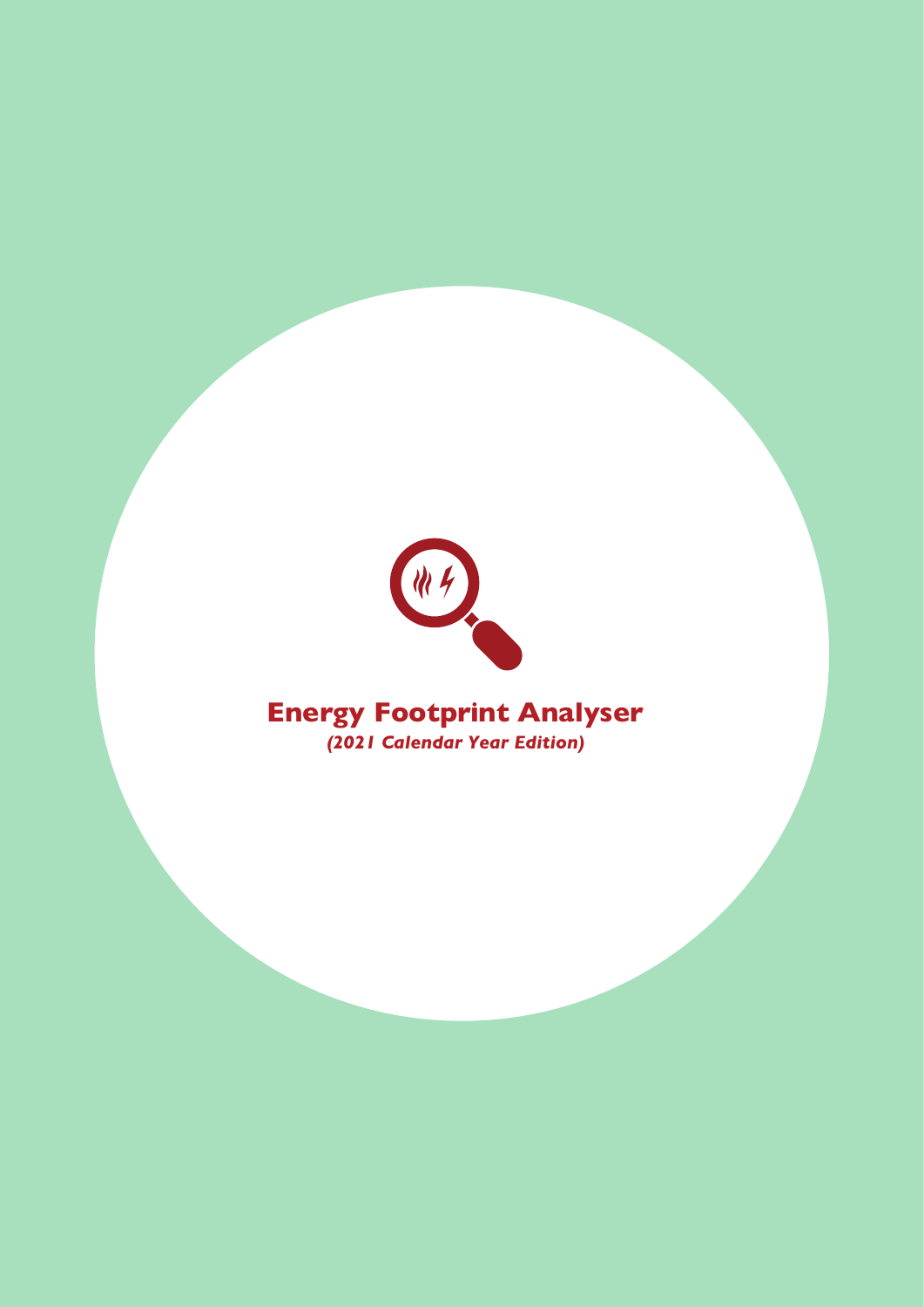## **About the SEC Energy Footprint Analyser - 2021 Edition**

### **What does the Energy Footprint Analyser do?**

The Energy Footprint Analyser automatically calculates the carbon emissions associated with your church buildings' electricity and heating consumption for the calendar year 2021. As electricity and heating form the majority of your church's carbon footprint, the figures provided by the tool are a useful indicator of your overall emissions.

The tool also uses figures from two previous calendar years (2018 & 2019) along with an adjusted 2021 figure to create a three-year average baseline (2020 is not used due to COVID-19 restrictions). This baseline will help you track and compare your emissions in future years, giving evidence of how the urgent actions you are taking to address the climate emergency directly impact the reductions of your carbon emissions.

By completing the four step process on the following pages and submitting this completed form to the Provincial Environment Group, you are empowering your church to address the climate emergency. You are also helping us collectively build the understanding needed to reach our shared goal of reaching net-zero emissions by 2030, as outlined in the General Synod 2020 motion of The Scottish Episcopal Church.

### **Using the Energy Footprint Analyser**

Please note that this form is not suitable for printing and can only be used with the Adobe Acrobat Reader DC. [This is a free application for all operating systems which can be downloaded from http://](http://get.adobe.com/reader) get.adobe.com/reader. It will not work with any other PDF application (and will therefore not work with the .pdf viewer built into Mac OS X).

### **About the Energy Footprint Analyser**

To calculate the emissions associated with heating and electricity, we use the Green House Gas (GHG) conversion factors provided by the UK government. We include within these conversion factors the emissions associated with both "well to tank" and "transmission and distribution" (those factors involved in getting energy to the building) in addition to emissions associated with energy generation. The key metric used in the tool is  $\mathsf{CO}_2$ e, a universal unit of measurement which incorporates not just emissions from carbon dioxide but other greenhouse gas emissions associated with global warming.

Due to the contested nature of some carbon offsetting schemes, we have not included the ability to input any figures associated with this. Our clear focus in the short-term is the immediate and tangible reduction in carbon emissions from all associated activities of The Scottish Episcopal Church. Whilst this tool provides only the figures associated with electricity and heating, in future years we will expand the scopes of the tools we provide to account for other activities such as water use, workrelated travel and clergy housing.

*Note: we have included the option to add whether your church is on a renewable electricity tariff. For now, any 100% 'renewable' tariff can be added; however, in future years this may be limited to those that are certified by the Provincial Environment Group. At present, we have not included the ability to add a green gas tariff.*

We would welcome your insights and feedback on this tool as we further develop resources to achieve our shared ambition of net-zero by 2030. Please send any feedback to peg-feedback@scotland. anglican.org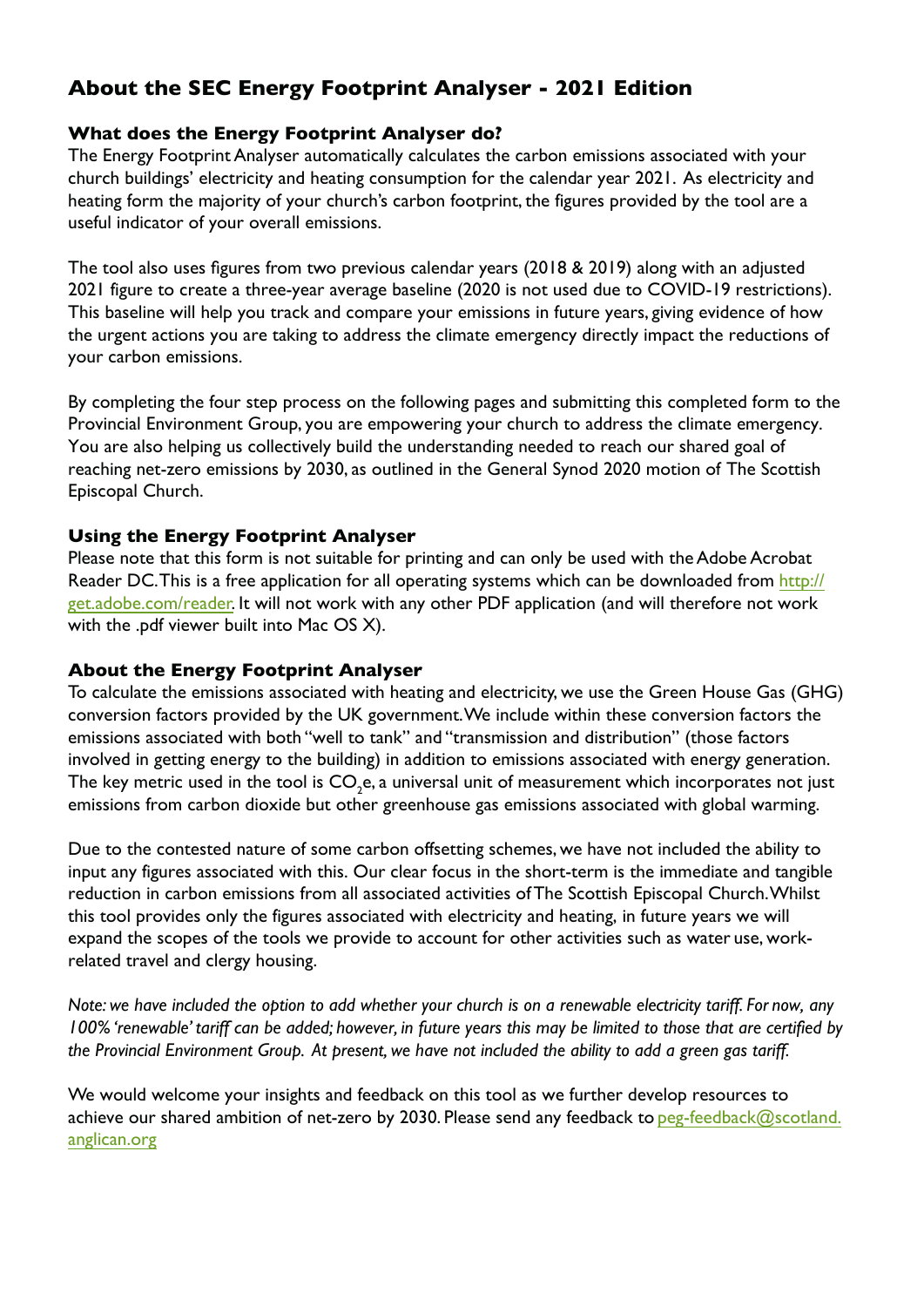### **Complete the four step process:**



**1. Gather Bills**

**2. Input Data**

**3. Review Emissions**

**4. 'Save As' & Submit to SEC**

#### **Step 1: Gather your data 1**

*Gather together all the utility bills for electricity and heating for 2018, 2019 and 2021 (please do not use 2020 bills). Using these bills, you should add up your total energy usage and the costs associated with this for each calendar year.* 

*Please note you should include the aggregate data for electricity and heating for both your main church as well as other additional buildings (such as Church Hall). However, please do not include emissions associated with housing clergy or staff residential buildings in this form.* 

#### **Step 2: Input your church data into the form 2**

*On your computer (not tablet or smartphone), open this form in* [Adobe Acrobat Reader DC](http://get.adobe.com/reader) *.* 

*You are requested to complete the information based on each calendar year. Therefore, please add up all the energy and costs used for the year starting January - December. Please input data for years 2018, 2019 and 2021.*



#### **Step 3: Review your carbon emissions calculations**

*After you have entered your data, the form will calculate the carbon emissions associated with your electricity and heating consumption over the last calendar year (2021).*

*The tool will also provide you with a baseline for your annual energy usage, which will help smooth out inconsistencies associated with specific years and help you track your emission reductions in years to come. In particular, 2018 and 2019 have been selected as they provide a good basis for baseline emissions before the restrictions associated with COVID-19. 2020 is discounted. The inclusion of 2021 in this three year baseline will be adjusted to account for restrictions in early 2021.*



#### **Step 4: Save this file & send your document**

*Save this .pdf document using your church name and charity number to your computer using the green "Save As" button at the end of this form. This enables you to return to the form as well as share your completed form with others in your group. Decide who is going to send this to SEC.*

*Once your have completed the form and saved this to your local computer, using a unique file name, send your document to The Scottish Episcopal Church using the red "Send to SEC" button. Alternatively, if you have any problems with this method, please send your completed, saved .pdf file via your email application to* peg-submission@scotland.anglican.org*.*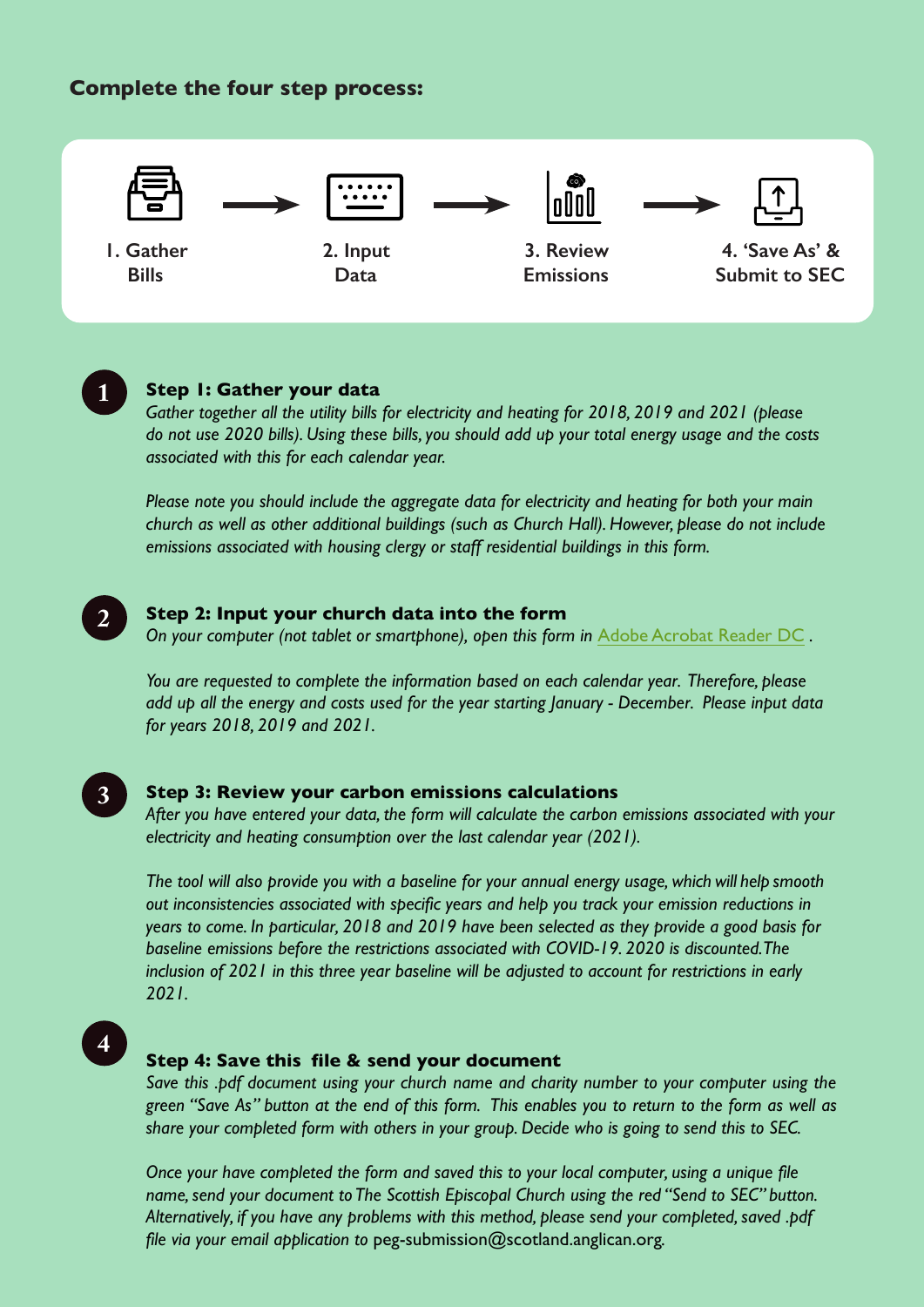# **Step 2: Input your church data**

### **1. Church information**

| Church name                                                                                              | Charity No.                 |
|----------------------------------------------------------------------------------------------------------|-----------------------------|
| Town                                                                                                     | Diocese Select your diocese |
| Have you formed an eco-group in your church?<br>Yes $\bigcirc$ No                                        |                             |
| Are you members of Eco-Congregation Scotland? If yes, please select award level.<br>$\bigcirc$ No<br>Yes |                             |
| What building(s) is this calculation for?<br>Main church<br><b>Main church</b> & other buildings         |                             |

What is the total number of buildings you are including in the figures below?

#### **2. Electricity**

Which company is your electricity contract currently with? \_\_\_\_\_\_\_\_\_\_\_\_\_\_\_\_\_\_\_\_\_

|                                               | 2018          | 2019          | 202 I         |
|-----------------------------------------------|---------------|---------------|---------------|
| Annual grid consumption (kWh)                 |               |               |               |
| Gross carbon emissions (kg CO <sub>2</sub> e) |               |               |               |
| Is this tariff $100\%$ renewable? ( $Y/N$ )   | Please select | Please select | Please select |
|                                               |               |               |               |
| Annual Cost $(E)$                             |               |               |               |

Do you have solar panels installed, generating energy or exporting it to the grid?

*Yes No*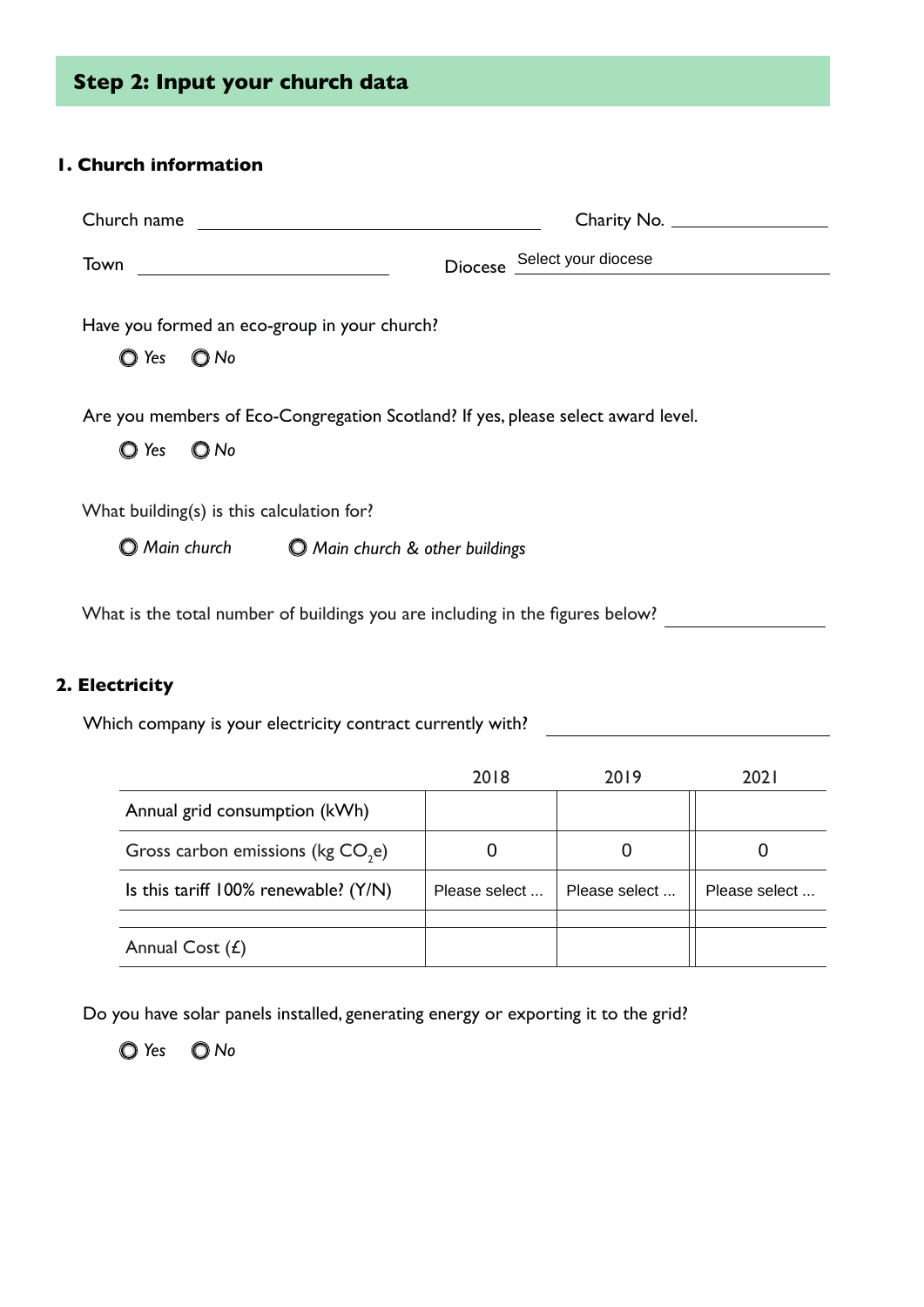#### **3. Heating**

What is the primary energy source for your heating system?

*Electricity Gas Oil LPG Wood chips Wood pellets*

Please enter the total annual consumption and cost of using this fuel.

|                               | 2018 | 2019 | 2021 |
|-------------------------------|------|------|------|
| Natural Gas consumption (kWh) |      |      |      |
| Heating Oil (Litres)          |      |      |      |
| LPG (Litres)                  |      |      |      |
| Wood chips (kg)               |      |      |      |
| Wood pellets (kg)             |      |      |      |
|                               |      |      |      |
| Annual Cost $(E)$             |      |      |      |

Are you using any alternative heating technologies? If yes, please enter the heating technology used.

*Yes No*

### **Step 3: Your carbon emissions calculations**

Tick checkbox to ensure your emissions are calculated. *PLEASE NOTE:* you must re-tick the checkbox again if you update any of the figures above to ensure the emissions calculations are also updated.

|                                   | 2018 | 2019 | 202 I |
|-----------------------------------|------|------|-------|
| Net electricity emissions         |      |      |       |
| Gas/Other emissions               |      |      |       |
| <b>Total (kg CO<sub>2</sub>e)</b> |      |      |       |

| Baseline average carbon emissions over 3 years | kg CO <sub>,</sub> e |
|------------------------------------------------|----------------------|
|                                                |                      |

**0**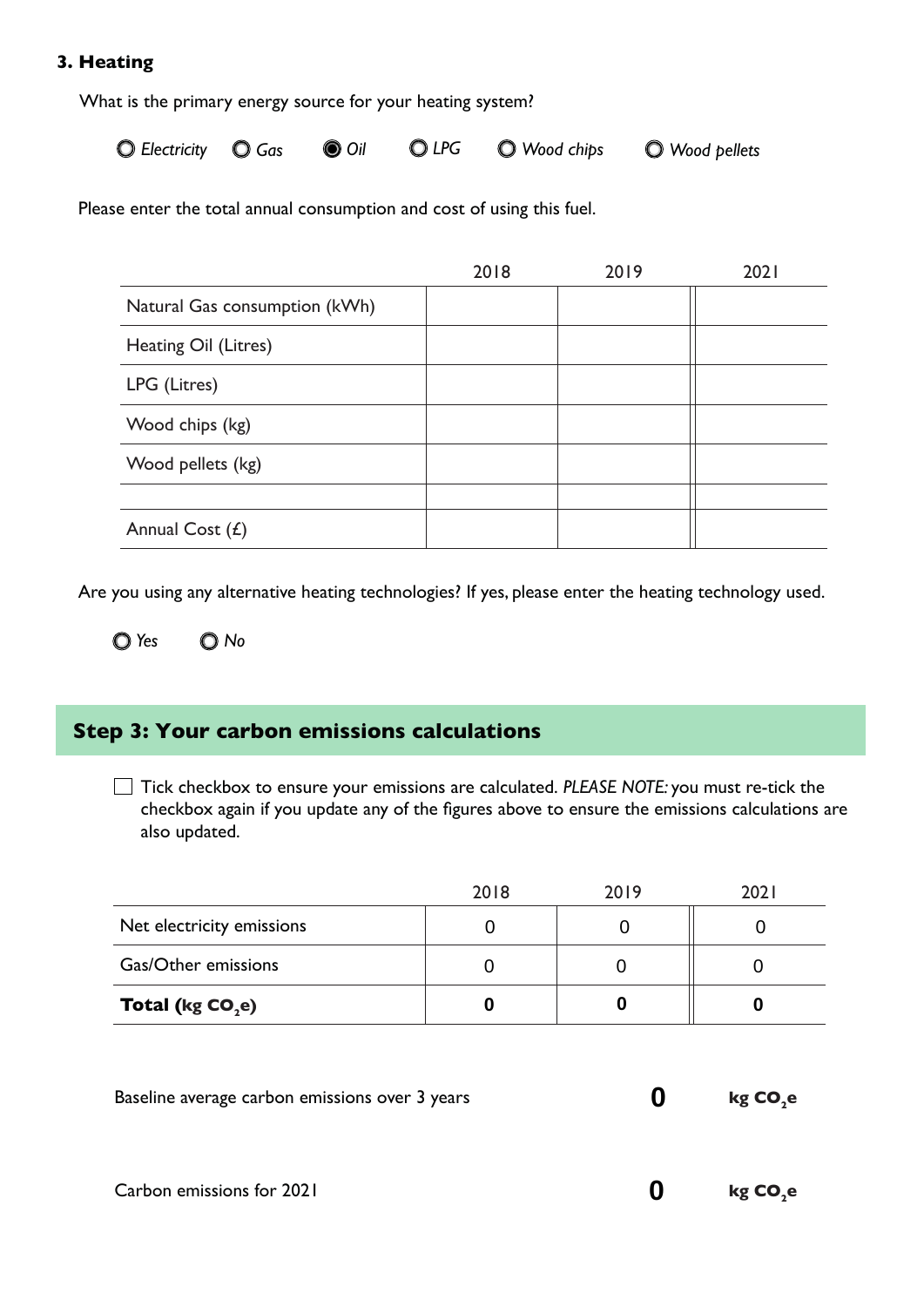## **Step 4: Save form then send to SEC**

| Your name |  |
|-----------|--|
| Position  |  |
| Email     |  |

- *I agree to allow the General Synod of the Scottish Episcopal Church, registered charity in Scotland (Scottish Charity No. SC 015962), to use the information in this form to help inform our collective shared goal of achieving net-zero emissions by 2030, as outlined in the General Synod motion in 2020. This data will also be shared in aggregate form with your local diocese office. By agreeing to this, you also agree that the General Synod of the Scottish Episcopal Church may communicate*  with you via email regarding matters related to Net-Zero. For full T&C's see **[SEC Privacy Policy](https://www.scotland.anglican.org/privacy-policy/)**.
- *I am authorised on behalf of \_\_\_\_\_\_\_\_\_\_\_\_\_\_\_\_\_\_\_\_\_\_\_\_\_ to complete this information and submit this to The Scottish Episcopal Church.*

If you wish to tell us about other activities you are engaged with, or provide feedback on this tool, please do so here:

#### PLEASE NOTE:

You must save this form to your computer before sharing with SEC. Click on the green 'Save As' button below to save this file to your computer, choosing a unique file name (such as your church name and charity number). After saving, click the red 'Send to SEC' button to submit this file to the Provincial Environment Group for analysis.